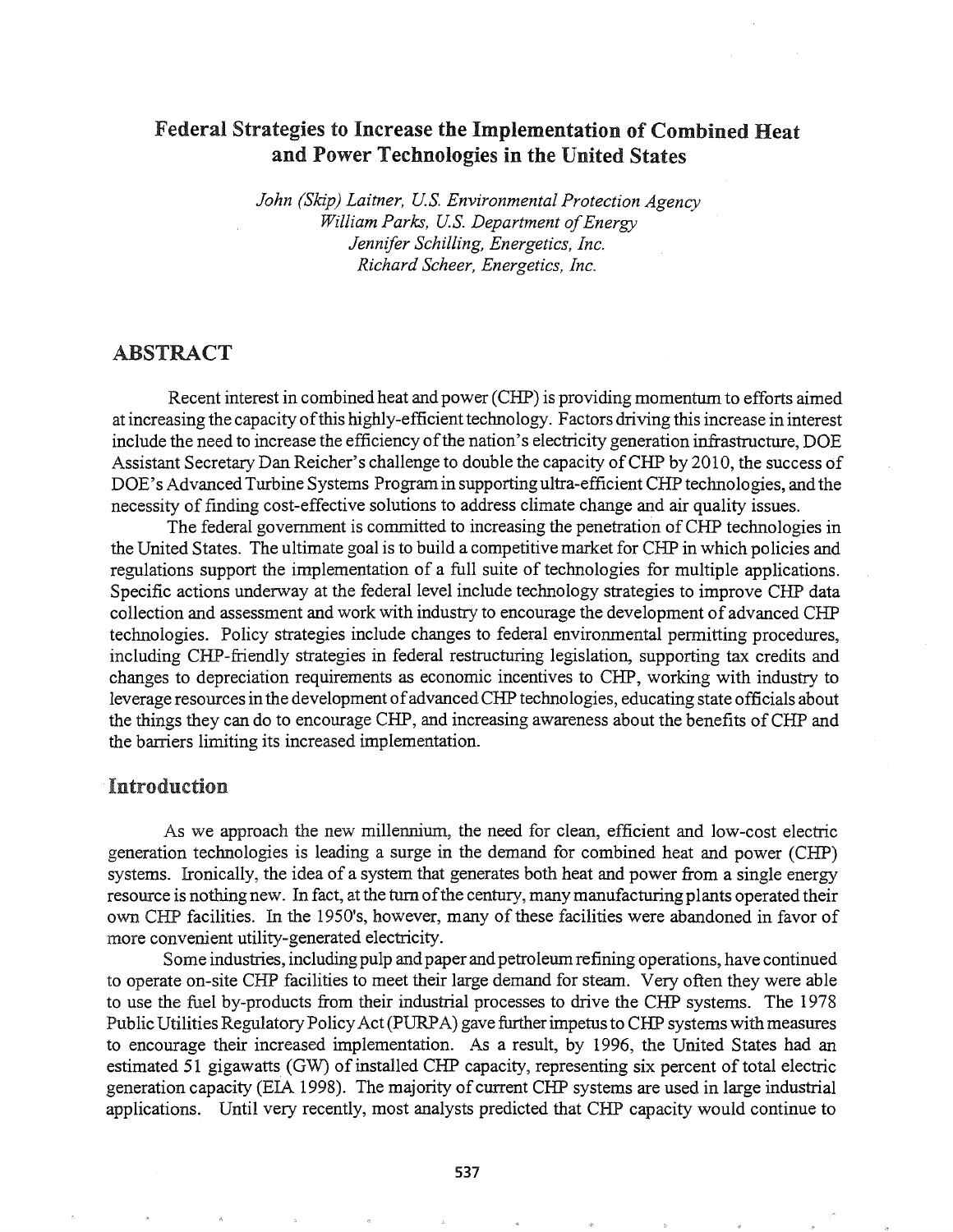grow at very modest levels. At most, their projections indicated that only another 6 GW of CHP capacity would be added by 2010 (EIA 1998). A new study supported by the Environmental Protection Agency (EPA) indicates otherwise - perhaps reflecting a more accurate profile of the many recent developments in CHP technologies. The EPA analysis suggests that by 2010, CHP capacity could increase by about 31 GW (EPA 1999). This finding supports the conclusion of a group of experts convened by the Department of Energy (DOE) and EPA in 1997 to develop a consensus on the achievable potential for CHP in 2010 (EIA 1998).<sup>1</sup> The result of this panel review indicated that the market potential for CHP could easily double the forecasted capacity by 2010 (DOE 1997).

One of the most compelling drivers for this renewed interest in CHP technology is a desire to improve the efficiency of power generation in the United States. Conventional electricity generation converts only about a third of the fuel's potential energy into useable electricity. The amount of waste heat from our power plants (approximately 23.6 quads) is greater than Japan's total energy use, which totals about 21.4 quads. It is also greater than the total energy consumed in both Central and South America and the Middle East, about 17.7 and 14.6 quads, respectively (Laitner, 1998a). More importantly, however, this level of efficiency has not improved since the 1960's, as seen in figure 1 below (EIA 1996). By comparison, CHP systems can reach total efficiency levels of 60-80 percent or greater. The higher levels depend on how well the electric and thermal needs are balanced. Clearly, CHP systems offer a huge opportunity to improve the efficiency of the nation's electricity generation infrastructure.



## Figure 1. Stagnant Fossil Electric Generating Efficiency (At Plant, Without T&D)

On December 1, 1998, Dan Reicher, DOE's Assistant Secretary for Energy Efficiency and Renewable Energy added further momentum to the recent drive for CHP when he issued a challenge to the U.S. CHP industry, calling for a doubling of the capacity of power generated with CHP by 2010. According to Assistant Secretary Reicher, "Other goals will call attention to the role of

<sup>1.</sup> The panel of experts included Steve Bemow, Tellus Institute; Joel Bluestein, Energy and Environment Analysis; Peter Carroll, Solar Turbines; Keith Davidson, Onsite Energy; Neal Elliott, ACEEE; Mark Hall, Trigen; Tina Kaarsberg, Northeast Midwest Institute; Skip Laitner and Joe Bryson, EPA; Mark Spurr, International District Energy Association; and John Atcheson, David Bassett, and Bill Parks, DOE.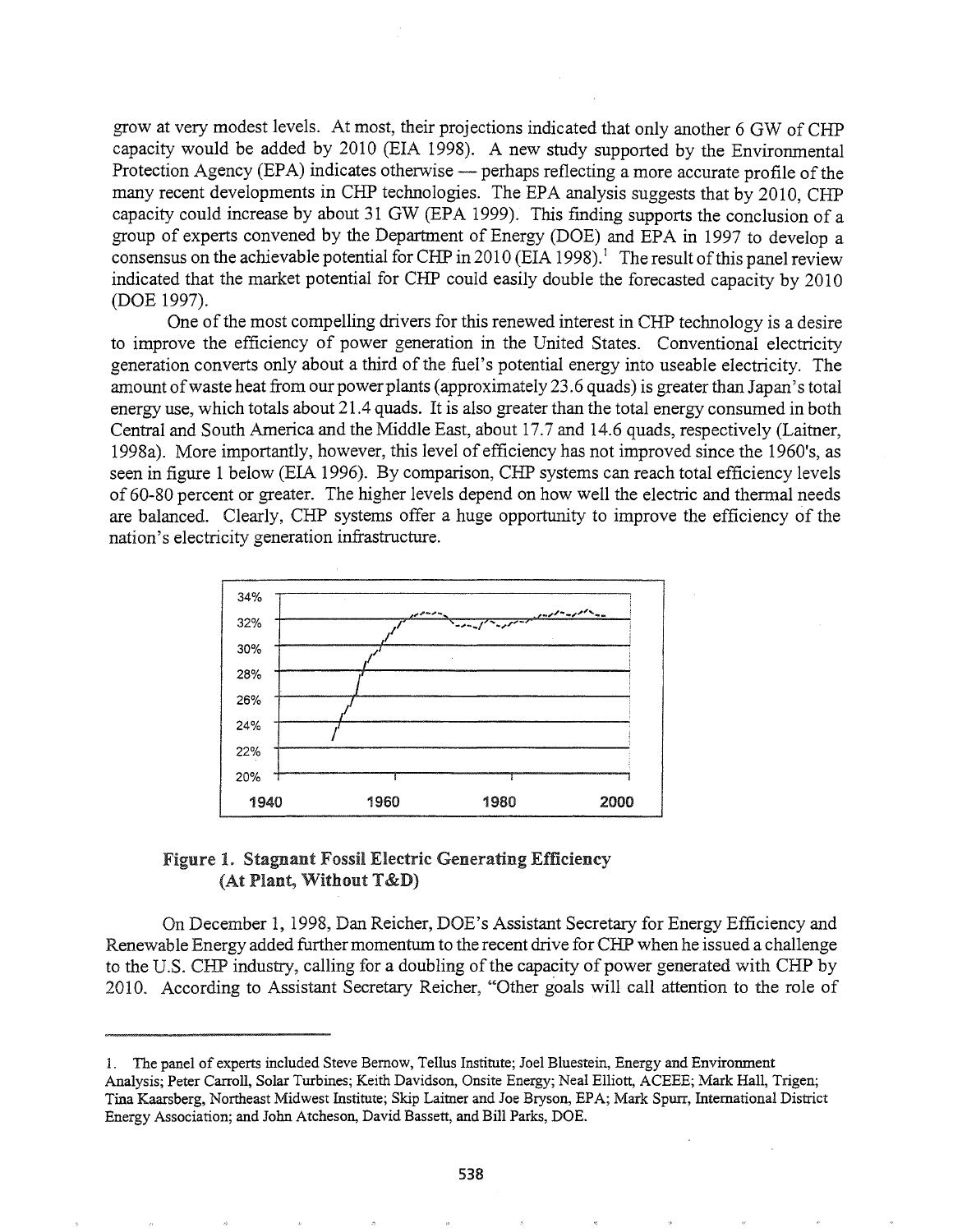combined heat and power in reducing air pollution by 40 million metric tons of carbon  $-$  the equivalent of eliminating 40 million cars from U.S. roadways  $-$  and helping to improve local economic development" (DOE 1998). Members of Congress and representatives of EPA's Office of Air and Radiation have also proclaimed their support for CHP.

Recent technology advances have been another major driver fueling interest in CHP. Improvements to existing technologies such as boilers and steam turbines have greatly expanded the range of cost-effective CHP applications. A major force supporting these developments has been DOE's Advanced Turbine Systems (ATS) Program. The goal of the ATS Program is to complete the development and demonstration of ultra-high efficiency natural gas turbine systems. The ATS initiative will benefit electric utilities, independent power producers, and industrial end users. In fact, improved ATS technologies have already led to the development ofCHP systems with ultrahigh efficiency and low nitrogen oxide  $(NO_x)$  emissions.

One final driver generating interest in CHP is growing concern over climate change. Carbon dioxide, an emission of fossil fuel combustion, is the most significant "greenhouse gas" contributing to global warming. With their inherent efficiencies, CHP technologies can playa pivotal role in any strategy that seeks cost-effective carbon emission reductions. The current availability ofreliable, low-cost CHP technologies makes CHP an excellent opportunity for early reductions in domestic carbon emissions. The projected 31 GW increase in CHP capacity by 2010, for instance, will result in a carbon emission reduction of 14 million metric tons (EPA 1999). Moreover, the nation's response to climate change will take place within the context of its effort to support pollution prevention at all levels. For example, according to the Pollution Prevention Act of 1990, it is the policy of the United States that pollution should be prevented or reduced at the source whenever feasible. By increasing overall energy efficiency, CHP systems will clearly contribute to pollution prevention.

# Federal Strategies for CHP

The federal government is committed to increasing the penetration ofCHP technologies in the United States. In this effort, the administration is following the lead of President Clinton who, in October 1997, stated that, "today, two-thirds of the energy used to provide electricity is wasted. We can do much, much better" (Clinton 1997). The ultimate goal is to build a competitive market for CHP in which policies and regulations support the implementation of a full suite of technologies for multiple applications.

#### Technology Strategies

Data collection and assessment. The availability of reliable data on CHP systems is an essential component of the nation's CHP strategy. First, we must understand where we are today in terms of total capacity and use by application and technology. Second, we must assess this data to gain a better understanding of the potential for CHP in various markets and set targets for future market gains. Effective use of data can also help increase awareness about CHP and the opportunities it presents..

Currently, CHP data is collected through independent efforts by multiple federal and state agencies and private organizations. The largest collection effort is conducted by DOE's Energy Information Agency in two separate mechanisms. The first is an annual survey of non-utility generators with electricity generation capacities greater than 1 Megawatt (MW). The second is a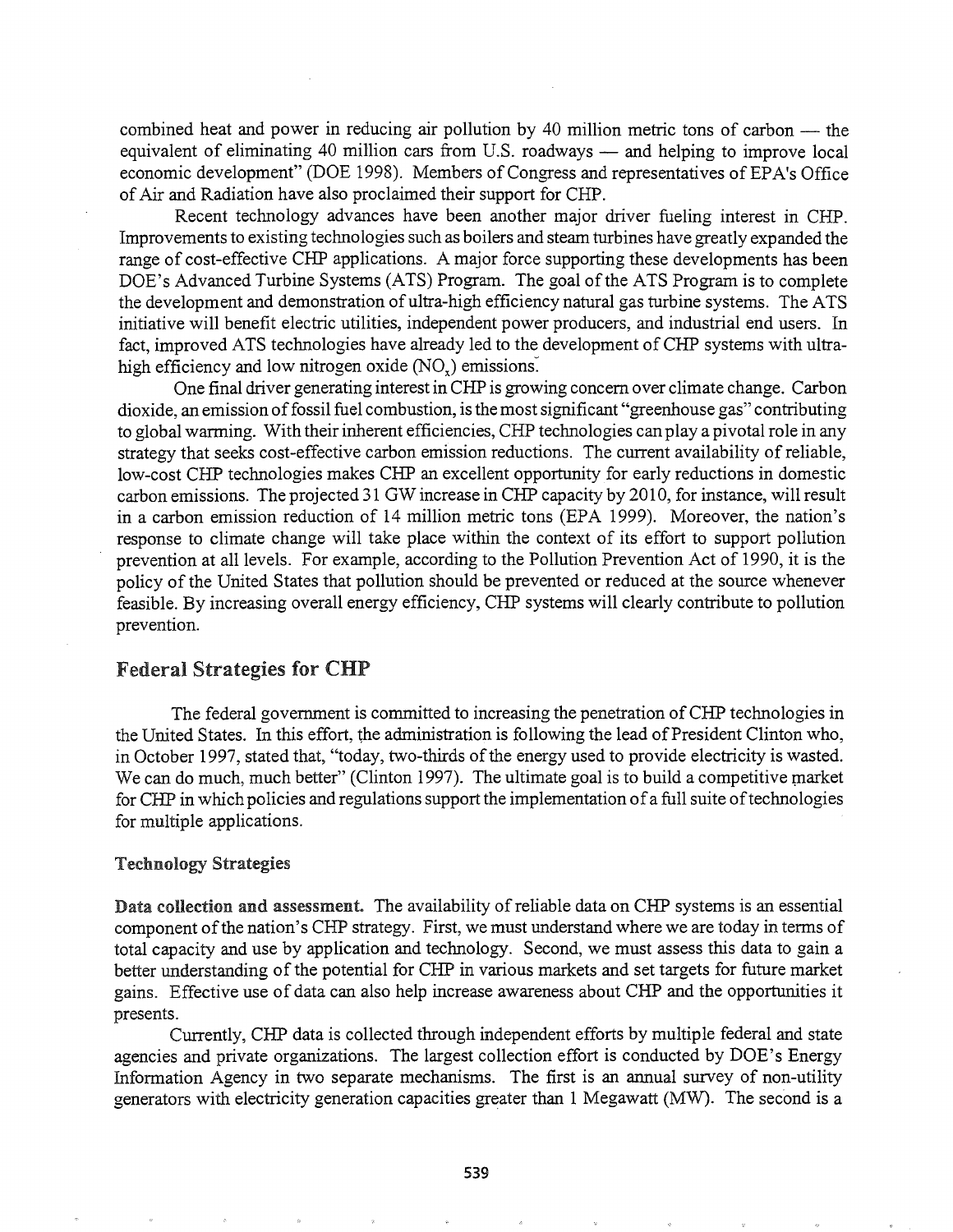survey of sample manufacturers conducted every four years. Two industry associations, the Edison Electric Institute and the Gas Research Institute and a number of private organizations also collect limited CHP data. The federal government has an important role to play in coordinating and documenting the various data collection efforts. This will ensure that all necessary data is collected in the most efficient and credible manner possible.

Supporting CHP Technologies. The federal government is committed to working with industry partners to support research and development in advanced technologies with the potential for significant national benefits. With respect to CHP, the government's largest effort to date has been DOE's ATS Program. The program's objectives are to boost system efficiency to 60 percent or greater for utility combined cycle systems and achieve a 15 percent improvement in existing industrial systems, reduce the cost of electricity by 10 percent compared to conventional systems, increase fuel flexibility and  $NO<sub>x</sub>$  emissions to less than 10 parts per million (ppm). In 1998, the ATS Program budget was \$700 million, supplemented by \$450 million in industry costshare contributions. These resources have resulted in the development of improved turbines that will produce annual energy savings of 0.4 quads in 2010 (DOE 1999a). These machines offer the potential for ultraefficient power generation when used in CHP applications. Currently, two demonstration sites of ATS-supported technologies are CHP systems. Efforts are currently underway to expand the scope of the ATS program by incorporating microturbine technology. The Office of Industrial Technologies is also working with other DOE offices and industry partners to explore opportunities for supporting the development of reciprocating engines and fuel cells for industrial distributed generation applications.

### **Environmental Permitting Strategies**

Output Based Standards. As a part of its

ATS Case study. Rochelle Municipal Utilities (RMU) is a power, water and steam utility located about 75 miles west of Illinois. In the early 1990's, RMU was confronted with increased electricity demand from new and existing industrial customers. At the same time, transmission constraints and an aging generation infrastructure required a . system upgrade. For that reason, the utility began exploring the option of upgrading its facilities with distributed resources. It was about this time that RMU first heard about DOE's ATS Program. In particular, RMU learned that the Department and its industry partner Solar Turbines,were looking for a demonstration site for the highly efficient Mercury 50 turbine developed as a part of the ATS Program. In 1998, RMU decided to take them up on their offer. Scheduled to be installed in mid-1999, the 4.2 MW Mercury 50 turbine will be sited near RMU's largest industrial customer, a Hormel meat packing plant. The system will be able to provide peak power during periods of high demand. It will be available to supply power to Honnel and its other industrial neighbors *in* the event of a power outage. The utility will derive even greater benefit from the new turbine when it connects it to existing equipment in order to generate process steam for sale to Hormel and its neighbors. It is estimated that the combined system will be 80 percent efficient. Just as important, NO. emissions will be reduced to less than 9 parts per million of heat input.

overall pollution prevention strategy, the federal government is actively working to increase the efficiency of electricity generation in the United States. Historically, emissions have been based on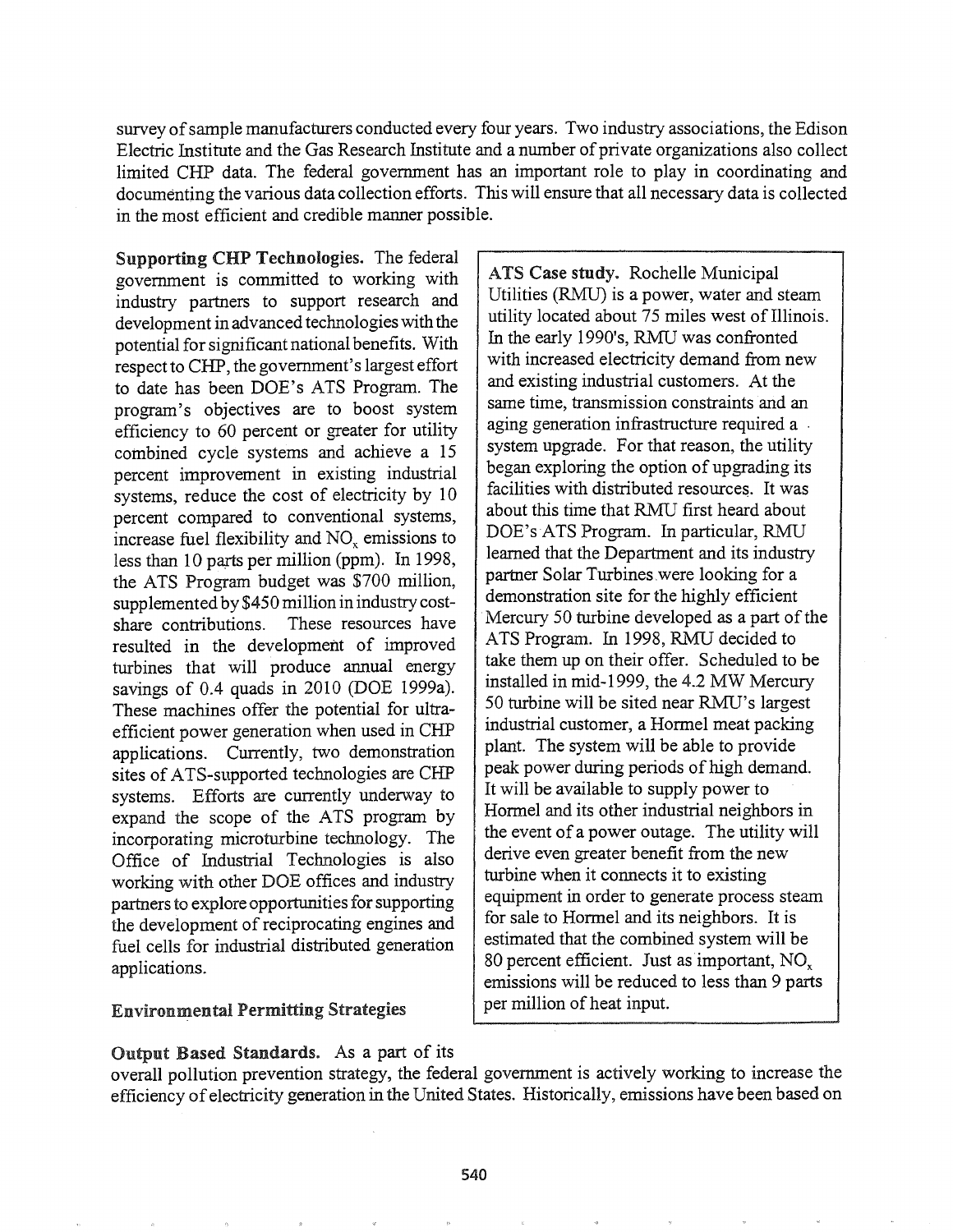the amount of fuel required as an input into the generation of electricity. Nitrogen oxide emissions, for example, might be measured as the pounds of  $NO<sub>x</sub>$  per million Btus of heat input - regardless of the efficiency in generating the electricity. To illustrate how this standard weakens energy efficiency standards, consider two plants with equal capacity and operating conditions. 'The lessefficient unit will have higher emissions because it uses more fuel to produce the same amount of electricity.

One method supported by many for its effectiveness in encouraging energy efficiency improvements is the use of output-based standards. Such standards determine emissions levels based on the amount of electricity generated. In effect, output-based standards require the less-efficient unit to account for those emissions that result from the added fuel needed to produce the same amount of electricity as the more efficient power plant. These standards support improved efficiency without regard to the type of fuel or technology used to achieve that improvement. Thus, the switch to output-based standards supports the use of highly efficient CHP systems.

The federal government has expressed its commitment to output-based standards and has taken a number of steps to encourage their implementation. The Clean Air Act requires that each state develop a State Implementation Plan (SIP) detailing the steps they will take to achieve national air quality goals. The EPA has recently finalized a rulemaking known as the "SIP Call" designed to address the transport of pollutants from one state to another by requiring 22 states and the District of Columbia to submit revised SIPs which meet established individual state budgets for NO<sub>x</sub> emissions that are substantial reductions from present levels.

As a part of the SIP Call, EPA has proposed a  $NO<sub>x</sub>$  budget trading program that would establish a multi-state trading system for NO<sub>x</sub> allowances that permit the holder to emit a ton of NO<sub>x</sub>. Currently, the Agency is working with a wide range of government and industry stakeholders to develop guidance for the states instructing them on how they can use output-based standards to allocate their NO<sub>x</sub> allowances. The EPA hopes to have a proposal developed by the middle of 1999, and a final guidance document in place by 2000 that states could then use as a basis for future allocations.

In September 1998, EPA took another step in support of output based standards by issuing a revision of the New Source Performance Standards (NSPS) for  $NO<sub>x</sub>$  emissions from new utility and industrial steam generators. Required by the Clean Air Act, NSPS ensures that emissions from newly built or reconstructed facilities meet strict limits. The new standards lower the acceptable NO<sub>x</sub> emissions levels from utility and industrial boilers to reflect the availability of improved emissions reduction technologies. When issuing the new standards, the Agency decided to require output-based standards as a way to promote energy efficiency and pollution prevention.

Clean High-Efficiency Technology Standards. Analysts in the federal government are also exploring the development of a Clean High-Efficiency Technology (CHET) standard or its equivalent. This would be a new mechanism to encourage the implementation of small-scale CHP systems (Laitner 1998b). As currently conceived, a CHET standard would be applied to turnkey small-scale CHP systems at the manufacturing level. If such a standard were adopted, and once the manufacturer had proven that its product met the resulting performance benchmarks, the company would be allowed to install the system without the facility needing to obtain additional environmental permits. In effect, it would be assumed that the CHP system met all best available control technology requirements. Possible CHET standards include 60 percent system efficiency, NO<sub>x</sub> emissions of less than 0.3 pounds per megawatt-hour (MWh), sulfur dioxide emissions less than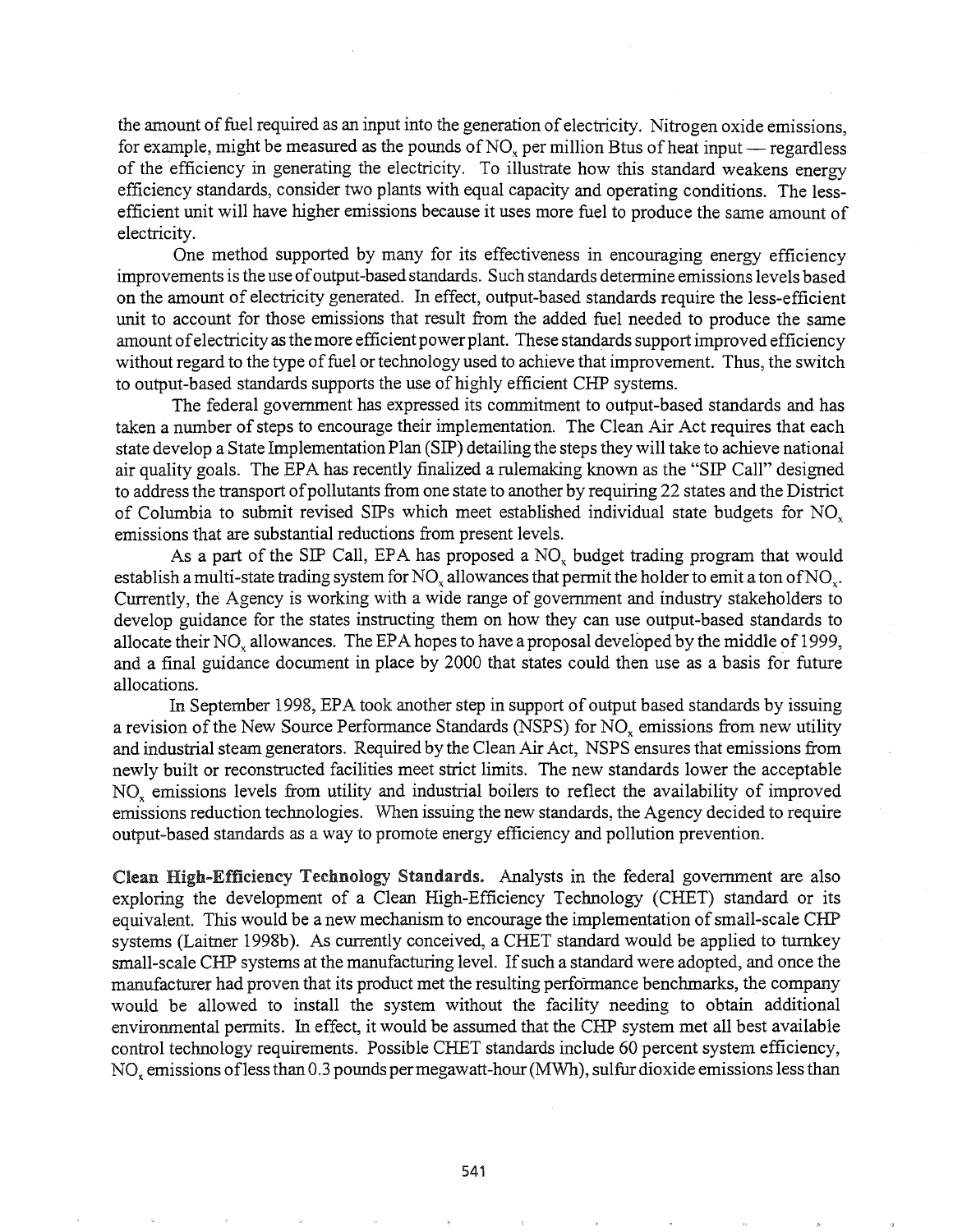2.5 pounds per MWh, and carbon emissions less than 210 pounds per MWh. All emission rates are expressed as pounds per MWh output and assume a 60 percent system efficiency.

New Source Review. The Clean Air Act requires industrial facilities obtain a permit before beginning construction of a new facility or significantly increasing emissions at existing ones. This process is known as New Source Review (NSR). The permitting process is slightly different depending on whether the facility is located in an area in which pollutant levels exceed the national air quality standards (non-attainment areas). The Prevention of Significant Deterioration (PSD) Program applies to facilities in attainment areas. The PSD requirements include the application of a "best available control technology" analysis on a case by case basis. The purpose is to determine the maximum achievable reduction for the facility. In non-attainment areas, facilities must also obtain emission reductions to offset any increases.

The EPA first proposed changes to the NSR Program in July 1996 in an effort to streamline and simplify the pennitting process. Included in this proposal was a provision to set a voluntary limit on a facility's total emissions based on historical records. This limit provides flexibility for a facility to make modifications without triggering NSR requirements provided emissions remain under the limit. In July 1998, the Agency continued this effort by seeking additional comment on reforming a number of NSR procedures.

The issue of NSR reform has major implications for CHP. For example, suppose that an industrial facility now maintains a separate heat and power configuration — purchasing electricity from the grid while generating steam on-site. Should the facility decide to replace it with an on-site CHP system, it could trigger NSR/PSD requirements. This is because, by switching to CHP technology, the facility may increase its on-site emissions. Although a recent EPA triggering analysis (see below) indicates this may not often occur, should on-site emissions increase, there is no way to reflect the emissions displaced from the less efficient grid-supplied electricity. Thus, even though total system emissions are less with the new CHP configuration, the facility may be required to take additional steps to reduce on-site emissions further.

New Source Review Triggering Analysis~ In a separate action, EPA supported an analysis to determine the extent to which industrial and commercial CHP conversions might be impacted by NSR requirements. Specifically, the analysis examined data from the nation's 62,000 stand-alone boilers. It calculated how many CHP conversions would trigger NSR requirements by calculating NO<sub>x</sub> emissions before and after the change. The analysis accounts for factors such as boiler size and whether or not the boiler is located in a nonattainment area. In general, the results show that the vast majority of existing boilers could be retrofitted into CHP systems without triggering federal NSR requirements.

As a result ofthe study, EPA has decided to undertake an educational campaign to combat the perception that converting to CHP in industrial and commercial facilities will automatically trigger NSR. To this end, the Agency is in the process ofcreating a NSR handbook that will present these results and educate facility managers about how they can implement cost-saving CHP technologies without triggering the potentially costly and time consuming NSR requirements.

Education and Outreach. One of the federal government's most important roles is to raise awareness of the energy, environmental and economic benefits of CHP and promote innovative thinking about ways to accelerate the use of CHP. With respect to environmental permitting, the majority of regulations are generated at the state level, especially as a part of state implementation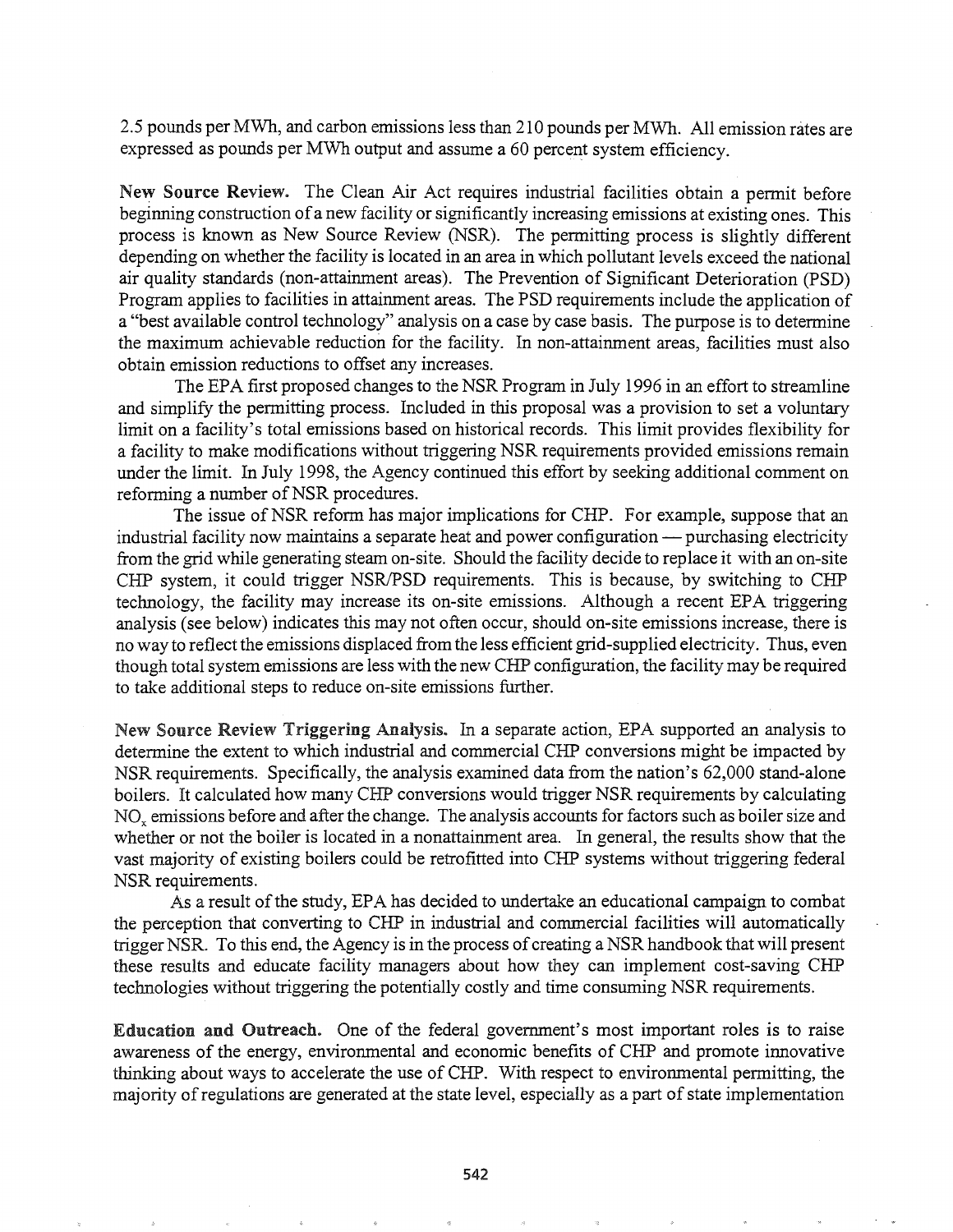plans. Thus, it is essential that states understand the ways in which their regulations can serve to encourage or inhibit CHP.

In October 1998, DOE launched its CHP Challenge Initiative. The two goals ofthe Initiative are to raise awareness about the benefits of CHP and to identify and remove the barriers limiting the implementation ofCHP technologies in the United States. The Initiative is particularly interested in working with state and local government officials to help them understand the many things they can do to promote CHP. By developing educational materials and conducting state workshops, the Initiative is working to help states understand how their existing environmental regulations may be changed to encourage CHP.

#### Electric Power Industry Restructuring-Related Strategies

Since 1996, fourteen states have enacted major electricity restructuring legislation and four others have issued comprehensive electricity restructuring orders. In addition, fourteen additional states ended their 1998 legislative sessions with electricity restructuring bills pending. As a result, about 30-40 million customers in six states are currently able to choose their retail electricity supplier.

These activities by the states have led to increased pressure on the federal government to establish nation-wide ground rules for opening electricity markets to competition. In the  $105<sup>th</sup>$ Congress, 36 electricity bills were introduced by Republican and Democratic sponsors. The Clinton Administration also introduced its electricity restructuring proposal in the  $105<sup>th</sup>$  Congress. A new version was recently revised by Energy Secretary Richardson and is currently in the inter-agency review process in preparation for introduction in the  $106<sup>th</sup>$  Congress.

Restructuring of electricity and natural gas markets could lead to enhanced use of CHP systems, but only if the new laws and regulations governing utility energy services are structured properly. Several ofthe federal electricity restructuring bills, including the one being developed by the Administration, contain provisions that would have potentially favorable impacts on CHP. These provisions include a public benefits fund, renewable portfolio standards, uniform interconnections for certain facilities and information disclosure requirements.

The public benefits fund is a mechanism for raising funds through a surcharge on electricity generation to create a pool of resources to support eligible "public purpose programs." The fund would provide financial assistance for advanced electricity generation technologies, such as CHP, that have significant energy efficiency and/or environmental benefits. For example, advanced CHP systems that use fuel cells or microturbines might qualify for financial assistance for field testing or technology validation studies from the fund.

The renewable portfolio standard (RPS) is a concept that establishes a "minimum purchase requirement" for certain types of renewable generation technologies, including wind, solar, geothennal, and biomass. Under this approach, renewable electricity suppliers would receive "tradeable credits" that could be exchanged or sold to non-renewable suppliers to meet the RPS requirement. The Pulp and Paper industry, for example, which uses wood wastes to produce power from on-site CHP facilities, would receive credits under the RPS, and could use the added revenues to develop additional CHP capacity. It may also be possible to expand the definition of technologies that would apply under the RPS to include energy-efficient generation options such as CHP.

Standardized interconnection provisions are intended to address one of the major barriers to the use of CHP and other distributed power options. On-site power facilities require hook-up to the utility grid for back-up capacity and off-site sales of excess generation. However, each utility has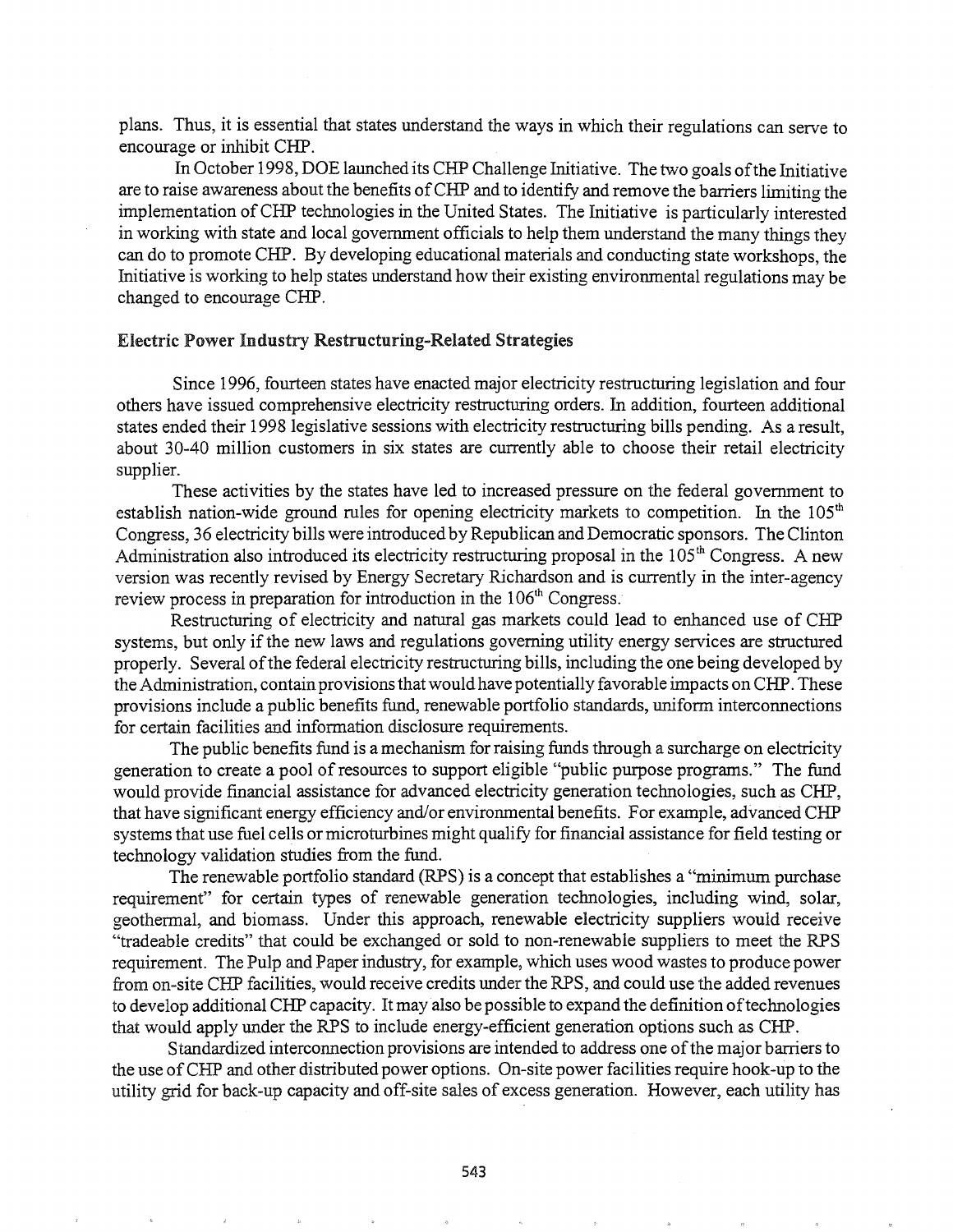its own procedures and equipment requirements to ensure worker safety and the security of grid operations. Non-standard approaches mean that CHP developers have to address interconnection on a case-by-case basis. Furthermore, utilities that view CHP as a competitive threat can use the interconnection process to slow down CHP development.

Information disclosure is a consumer protection provision being used to ensure that buyers have knowledge of the electricity they are using, including prices, fees, the types of fuels used, and the environmental emissions. These provisions for the basis of the "green marketing" strategies being used by some of the new electricity retailers to differentiate their products and tap into consumer demand for environmentally-friendly technologies. Some proposals include disclosing the "energy efficiency content" of the power which would enable electricity generated from CHP facilities to be tagged as green power by retailers.

State-level restructuring bills also include many of these provisions, although none of the enacted legislation mentions CHP specifically. With respect to citing, several of the eighteen states that have either passed comprehensive electricity restructuring legislation or have issued regulatory orders on restructuring have exempted on-site generation from being assessed fees associated with stranded.cost recovery. The states that have done this include: Massachusetts, Maine, California, Illinois, and New Hampshire. The Massachusetts electricity restructuring legislation is the most CHP-friendly of the all of the states. The law includes provisions exempting CHP systems that have energy efficiency levels ofat least 50% from exit fees and also exempts certain CHP facilities from taxes.

#### Financing Strategies

Investment tax credit. As a part of its 2000 budget request, the Administration has included an investment tax credit to encourage the increased application of CHP systems. The proposal would establish an 8-percent investment credit for qualified CHP systems with an electrical capacity in excess of 50 kW. A qualified CHP system would be required to produce at least 20 percent of its total useful energy in the form of thermal energy and 20 percent in the form of electrical or mechanical power and would also be required to satisfy an energy-efficiency standard. For CHP systems with an electrical capacity in excess of 50 MW, the total energy efficiency of the system would have to exceed 70 percent. For smaller systems, the total energy efficiency would have to exceed 60 percent. The credit would apply to investments in CHP equipment placed in service after December 31, 1999, but before January 1, 2003. If adopted, the credit could provide a tangible incentive for facilities considering the addition of CHP technologies. The impact of the tax credit is expected to be greatest for smaller systems because they generally face the greatest barriers.

Depreciation Allowances. According to current tax law, CHP property falls into several tax categories with depreciation periods based on its use and capacity. Systems larger than 500 kW have a cost recovery of 15 years if the electricity is used onsite and 15 to 20 years if the electricity is sold. In contrast, a similar engine used to power airplanes or equipment would have only a 5 to 7 year tax life. The federal government is currently considering ways to standardize depreciation tax life and to provide a depreciation schedule that better reflects the 7-10 year operating life of the equipment.

Support for CHP Technologies. Through a number of different mechanisms, the federal government is working with industry partners to finance the development of cutting edge CHP technologies and increase their penetration in the marketplace. These activities are the result of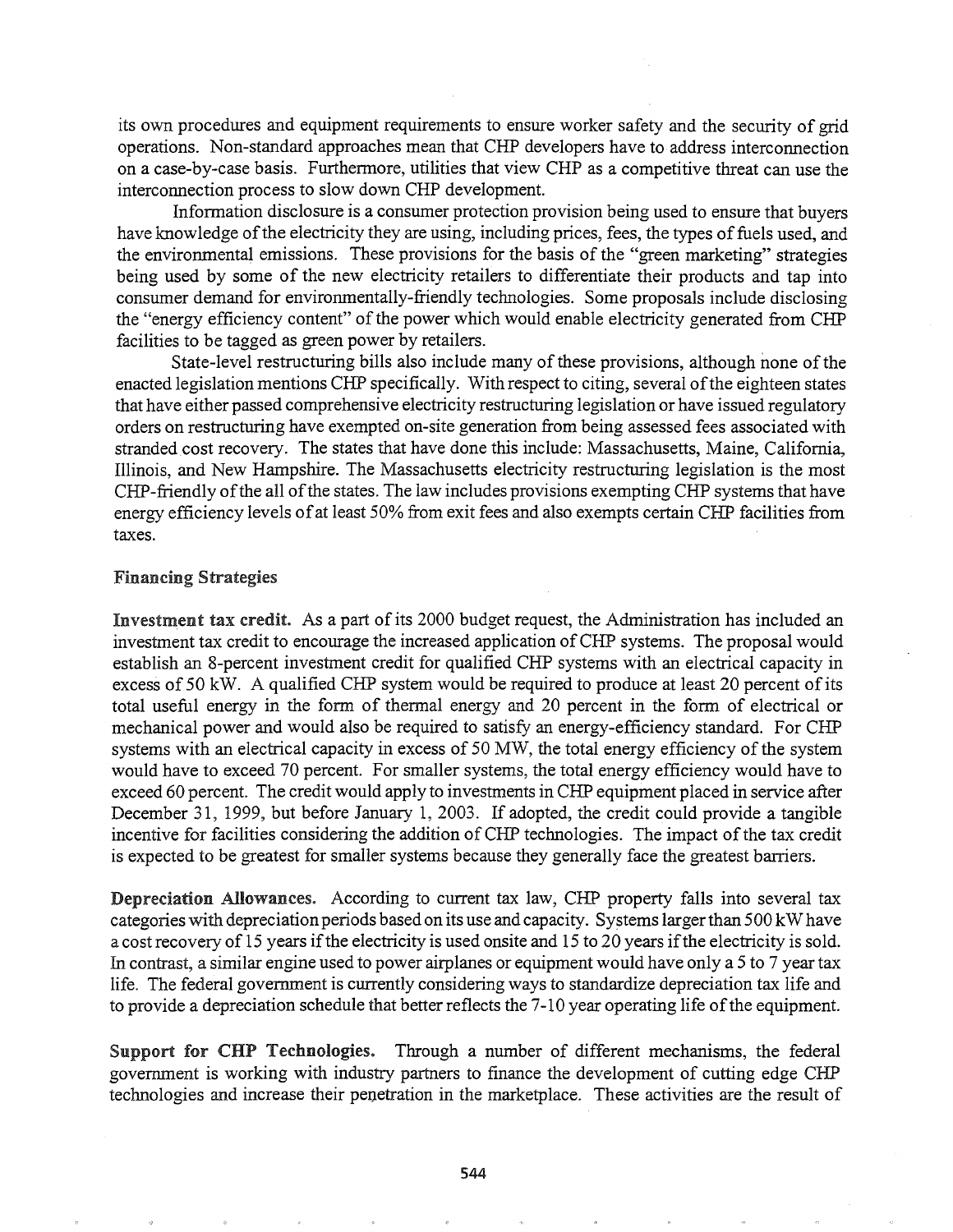coordinated efforts both within DOE's Office of Energy Efficiency and Renewable Energy and between DOE, EPA and other federal agencies. Mentioned above, DOE's ATS Program is one example of how the government is leveraging its fmancial resources to support the development of advanced CHP systems.

As a part of its education and outreach efforts, DOE's CHP Challenge Program is working with industry partners to increase awareness about the potential of advanced CHP technologies. Through workshops, presentations and publications, CHP Challenge provides information on the full suite of both currently available and emerging technologies. The Program places particular emphasis on demonstrating how different technologies can be used to optimize benefits for particular applications.

Depreciation Case Study. In 1989, Solar Turbines installed six Mars 90 combustion turbines with auxiliary-fired heat recovery steam generators, steam turbines and ancillary equipment in a Pennsylvania facility. The total system capacity was 60 MW. The plant has been operating since June 1989. Through the first 7.5 years of operation, the costs incurred for capital improvements, maintenance and overhauls been 85 percent of the original cost. This is without the benefit of introducing technologies to improve the overall efficiency or performance of the facility. These and other case studies indicate the economic life of CHP systems falls with a 7-10 year period.

In a related effort, DOE's Office of Building Technology, State and Community Programs has recently organized the Combined Cooling, Heating and Power for Buildings (CCHP) Initiative. The aim of this effort is to focus building industry research, development and commercialization towards on-site fuel conversion, making it possible to combine power generation and HVAC system optimization and integration with other innovative building technologies to maximize energy efficiency. The initiative is currently supporting the development of an industry-defined roadmap to guide research and development activities in the area of CCHP equipment and system technologies. .

As the nation's largest energy consumer, the federal government has tremendous opportunities to support energy efficient technologies in its -facilities. The Federal Energy Management Program is charged with helping government agencies take advantage of these opportunities by creating partnerships, leveraging resources, transferring technology and providing training and support. The Program attempts to set an example for the nation by sharing the experience gained at the federal level with state and local governments and the private sector.

#### Economic Development

As a result of its significant economic and resource savings, CHP can play a central role in the economic development strategies of state and local governments. First, CHP can increase the profitability of an area's industrial and commercial businesses by saving money on energy bills. The potential for savings is especially notable in regions with high cost grid electricity. Local governments that have policies to encourage CHP at industrial and commercial facilities are responsive to the needs of industry. Second, CHP offers a reliable, efficient, 'low emission alternative to building new, central station powerplants and transmission infrastructure. Using CHP as a part of an overall distributed generation strategy, local governments can develop their infrastructure in a way that is consistent with local needs. Third, regions with poor air quality can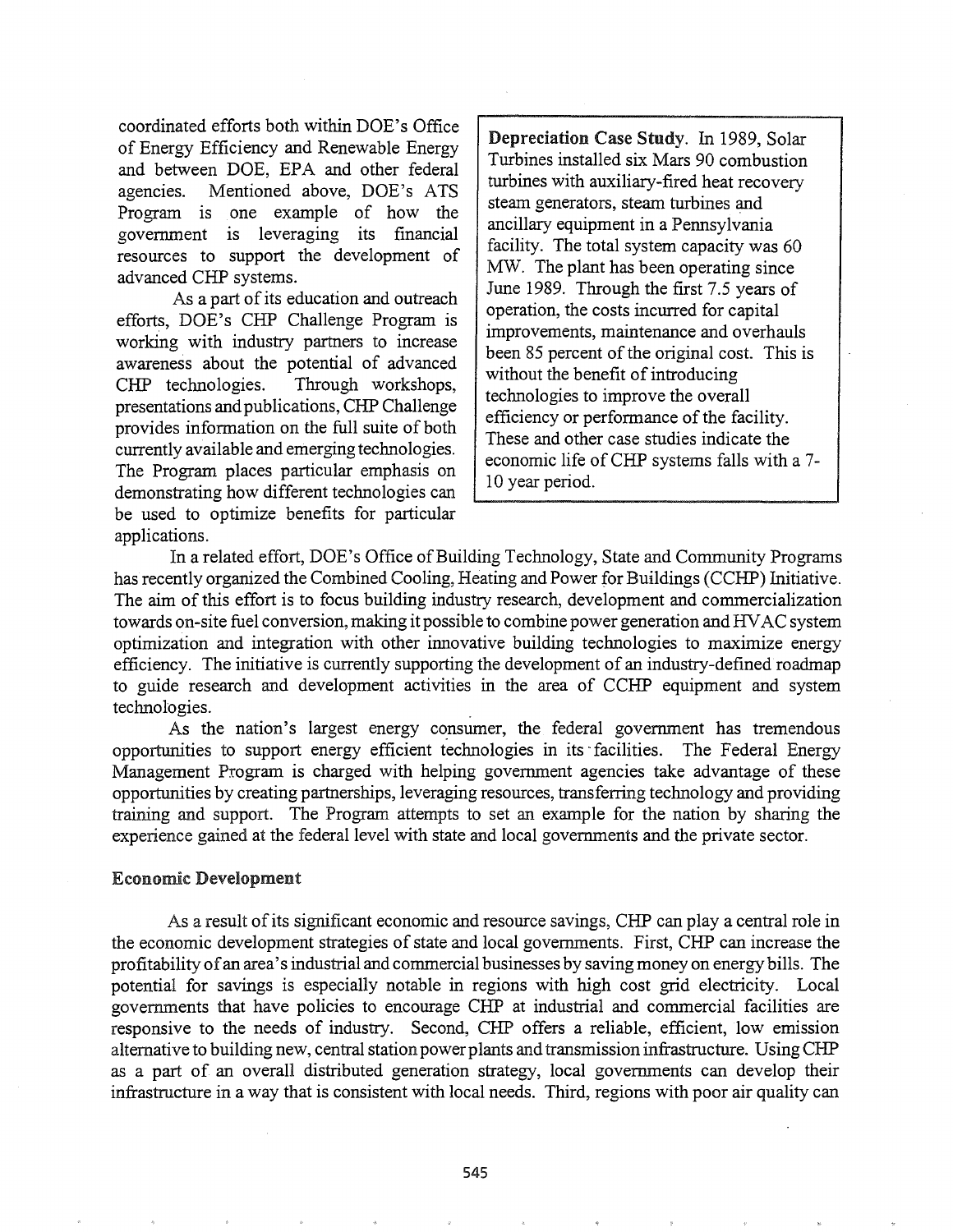have difficulties attracting new business. As a result of its high efficiency, CHP can play an important role in improving local air quality and making it possible to site additional industrial facilities without exceeding regional emissions limits. The CHP Challenge Initiative at DOE is actively working with state and local government officials to encourage the implementation of CHP-friendly policies and regulations at a part of their overall economic development strategies.

#### The Future of CHP Policies

Concerted action to reduce or eliminate the policy-related barriers to CHP development can make a real difference in the marketplace. Greater coordination between agencies at the federal, state, and local levels will not be easy to achieve, but the opportunity is great and the

FEMP case study. The Naval Petroleum Reserve No.1 (NPR-l) CHP facility is a 1996 FEMP Federal Energy Showcase winner. The facility began operation in November 1994 and continues to meet all electricity and steam needs at the Elk Hills oil field in Tupman, California. The use of CHP technology at NPR-l has eliminated federal purchases of approximately 30 MW of electricity from the local utility at a monthly cost of about \$1.1 million. The facility is approximately 45% more efficient than the fossil-fuel-generated grid electricity it replaces. Steam generated by the CHP facility is used at natural gas processing. plants, allowing NPR-l to shut down less efficient gas heaters and steam boilers (DOE 1999b).

timing is right. Electricity restructuring legislation is in the process of being implemented and is at a point where provisions that assist CHP development can be introduced. State Implementation Plans for clean air rules are under development and there is a process underway for reviewing national clean air standards.

The existence of policy-related barriers is likely to be one of the biggest factors limiting the increased use of CHP over the next 20 years. How much CHP would be installed if those barriers were to be eased or eliminated?

Imagine a future where CHP facilities are exempt from stranded cost recovery fees, where interconnection protocols are standardized across the country, where federal, state, and local environmental officials are on the same page and looking for ways to increase the use of CHP systems, and where each state has one-stop-shop permitting process in place for expediting CHP installations. Table 1 below contrasts today's practices with possible CHP-friendly policies for the future.

Such policy changes could have real frnancial implications for CHP developers. A recent comparative analysis, for instance, shows a substantial economic impact as a result of changing the back-up rate for CHP facilities by plus or minus 15 percent, depending on the state in which the facility was sited (Davidson 1999). Implementation of these policy mechanisms can greatly increase the attractiveness of CHP for potential users.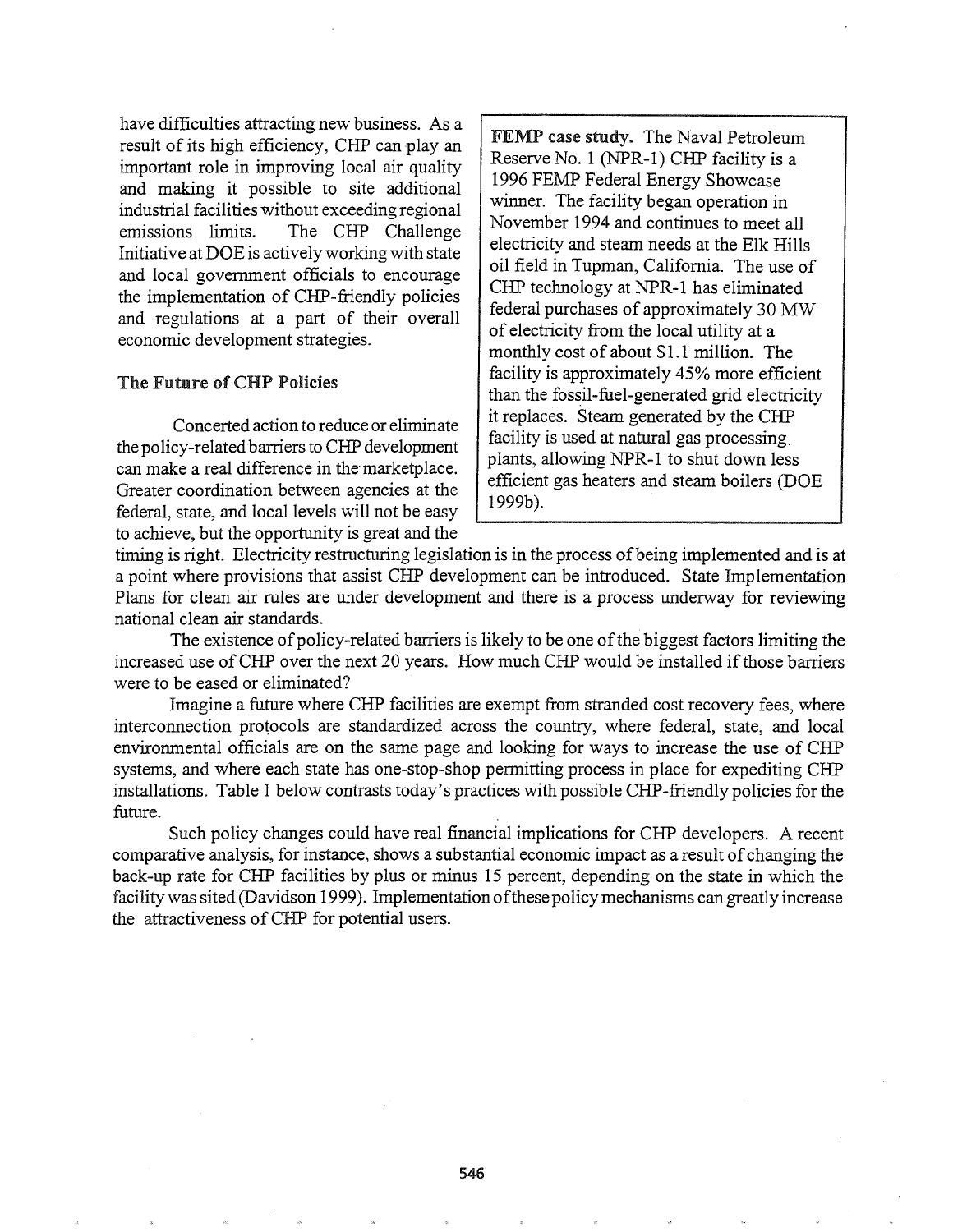| <b>CHP BARRIERS</b>               | TODAY                                                                         | THE FUTURE                                                             |
|-----------------------------------|-------------------------------------------------------------------------------|------------------------------------------------------------------------|
| <b>Stranded Cost Recovery</b>     | Exit fees or competitive<br>transition charges                                | Exemptions for new CHP<br>facilities                                   |
| Utility Resistence                | - Non-standard<br>interconnection<br>- Expensive back-up rates                | Standard interconnection<br>protocols, back-up rates cost<br>justified |
| Restructuring Uncertainty         | Customers delaying<br>decisions, "wait and see"                               | Federal legislation eliminates<br>most inconsistencies                 |
| Permitting Headaches              | - Case-by-case<br>- Multiple agency approvals                                 | One-stop permitting in every<br>state                                  |
| <b>Environmental Requirements</b> | - Vary by region<br>- Federal, state, local<br>differences<br>- Moving target | Output-based standards,<br>federal/state/local<br>encouragement of CHP |
| Federal Procurement               | Case-by-Case                                                                  | Preferred Procurement                                                  |

#### Table 1. Possible Policy Changes to Address Barriers to CHP

# Conclusion

Interest in the potential of CHP technology is growing dramatically. This recent interest is driven by factors including the need to increase the efficiency of the nation's electricity generation infrastructure, DOE Assistant Secretary Dan Reicher's challenge to double the capacity of CHP by 2010, the success ofDOE's ATS Program in supporting ultra-efficient CHP technologies, and the necessity of finding cost-effective solutions to address climate change and air quality issues.

The federal government is actively working to build on this momentum by taking specific steps to encourage a competitive market for CHP characterized by policies and regulations that enable the implementation of a full suite of technologies for multiple applications. These activities include a range of technology and policy strategies aimed at encouraging the increased implementation of CHP.

A future in which end users are aware of the advantages of highly efficient CHP systems and are fully able to take advantage of the associated economic and environmental benefits is well within our reach. Working together with its many partners in industry and state and local government, the federal government is committed to making full implementation of CHP a centerpiece of its vision for clean and sustainable energy generation.

## .References

Clinton, William J. 1997. "Remarks by the President on Global Climate Change" Speech delivered at the National Geographic Society, Washington, DC, October 22, 1997.